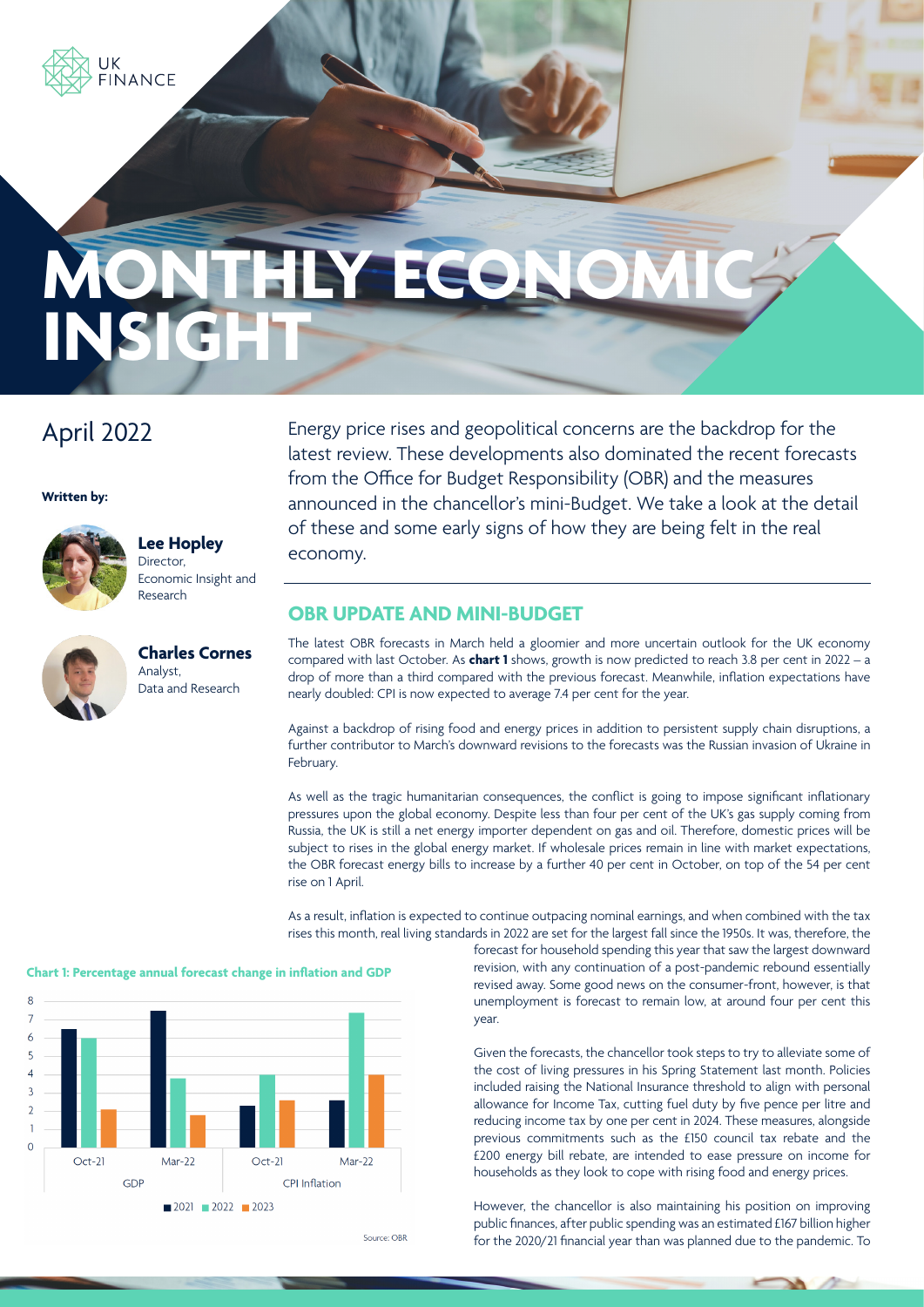ensure this, the government has not reversed its scheduled rise to National Insurance contributions or the freeze to income tax thresholds outlined in the last Autumn Budget. When combined with last month's announcements, the resulting impact looks to be progressive while also maintaining debate about whether further action may be needed. The Resolution Foundation estimates the typical household will gain around £320, whereas the top 50 per cent of households will lose around £170 on average.

Households are expected to see a minimum rise of £693 to their annual energy bill from April, with some economic commentators indicating that the government may need to do more in supporting those on lower incomes, especially regarding benefits. Inflation-linked benefits and tax credits are historically uprated based on a lagged measure of inflation; this is normally not a significant issue, but with inflation up by 3.1 percentage points since October, the result is a substantial real benefits' cut to lower-income households.

Overall, the chancellor's policies remain focused on improving the public finances despite the promise of tax cuts in the Spring Statement. The rise to National Insurance contributions, coupled with the fiscal drag caused by freezing the income tax thresholds during a period of high inflation, will aid in reducing the debt. The OBR predicts that government borrowing will fall from around 15 per cent of GDP in 2020/21 to around 1.5 per cent in 2024/25.

#### **GROWTH DOWN, INFLATION UP, EVERYWHERE**

The UK is not alone is experiencing growth and inflation consequences of the conflict in Ukraine. As noted above, the invasion of Ukraine has led to significant increase in wholesale gas prices, the potential for disruption to supplies, particularly into Europe and steep rises in a basket of commodity prices. This comes on the heels of rising prices and production bottlenecks that followed the post-pandemic reopening of the global economy last year.

Russia's dominance in oil and gas production – it accounts for around a fifth of global gas supply and a tenth of world oil production – has led to the spike in prices. In addition, both Russia and Ukraine are important producers of wheat, fertilisers, metals, and neon (used in semi-conductor manufacture), which has added further to inflationary pressure and the risk of supply shortages.

A recent interim forecast from the OECD (**chart 2**) looks at the potential impact of

these factors on the global economy outlook this year. The simulation points to the eurozone's relatively higher exposure to Russian energy supplies and estimates that the conflict could shave 1.4 percentage points off growth this year. But the effects are global with world GDP set to be one percentage point than previously forecast.

The inflationary impacts are stark. Inflation was already on the rise before the conflict, with US inflation accelerating to over seven per cent at the start of the year. Geopolitical tensions look set to add a further 1.4 percentage points to that this year, with global inflation around 2.5 per cent higher. None of this makes the task of central banks easier as they walk the tightrope of trade offs between anchoring inflation and the risks to growth.

While the global growth outlook is once again on shaky ground, these numbers are small beer compared with the direct impact on the Ukrainian economy. Focus Economics latest consensus forecast report points to a collapse of GDP of around 27 per cent as infrastructure is decimated and working-age people have fled the country.

 $70$ 

### **BUSINESS CONFIDENCE STARTING TO WOBBLE**

The challenges outlined above appear to be starting to bite in the real economy. Manufacturing activity, as measured by the PMI, while positive fell to a 13-month low in March (**chart 3**).

As we noted in February manufacturing was plagued with supply chain issues through much of last year, particularly affecting sectors such as automotive. In addition, we've already seen sharp rises in producer prices. While there had been expectations that these issues would right themselves this year, the Ukraine conflict has intensified concerns across the sector.

The survey reports that '*ongoing supply shortages, greater caution among clients, escalating inflationary pressures and geopolitical tensions had all hampered the upturn.'*

Manufacturers, which have been reporting rising input costs for more than two years, saw prices accelerate to a three-month high in March, with reports of pass through in higher selling prices. In addition, future optimism declined to rates



**Chart 3: Manufacturing PMI, 50=no change**

not seen since the beginning of 2021. Despite this, businesses continue to recruit to address labour shortages and fulfil incoming orders. This will be a key component to watch in the survey given confidence is wavering against an ongoing uncertain outlook.